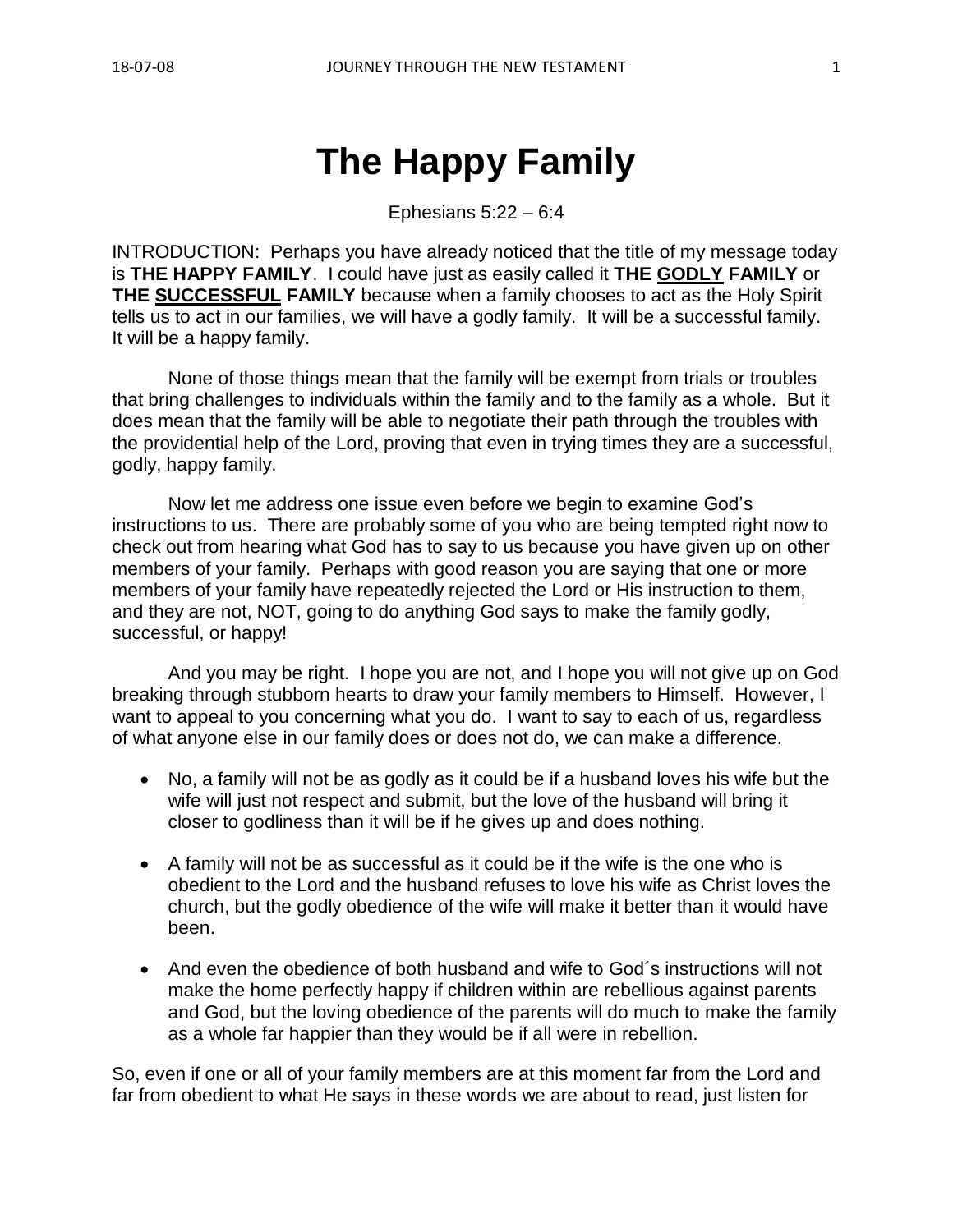your part. Commit to do what you should do. Pray for the others but then leave them to God. Ask Him to bring them to repentance, faith, and obedience. He can do far more about that than you ever could. But don´t give up! **You can make a difference in your family just by your obedience and by your prayers for all.**

So let us read what the Lord tells us about how He designed our families to work and thus to be godly, successful, and happy! Let us stand for the reading of God´s Word.

Ephesians 5:22 – 6:4

22 Wives, submit to your own husbands, as to the Lord. 23 For the husband is head of the wife, as also Christ is head of the church; and He is the Savior of the body. 24 Therefore, just as the church is subject to Christ, so *let* the wives *be* to their own husbands in everything.

25 Husbands, love your wives, just as Christ also loved the church and gave Himself for her, 26 that He might sanctify and cleanse her with the washing of water by the word, 27 that He might present her to Himself a glorious church, not having spot or wrinkle or any such thing, but that she should be holy and without blemish. 28 So husbands ought to love their own wives as their own bodies; he who loves his wife loves himself. 29 For no one ever hated his own flesh, but nourishes and cherishes it, just as the Lord *does* the church. 30 For we are members of His body, of His flesh and of His bones. 31 "*For this reason a man shall leave his father and mother and be joined to his wife, and the* two shall become one flesh." 32 This is a great mystery, but I speak concerning Christ and the church.

33 Nevertheless let each one of you in particular so love his own wife as himself, and let the wife *see* that she respects *her* husband.

1 Children, obey your parents in the Lord, for this is right. 2 *"Honor your father and mother,"* which is the first commandment with promise: 3 *"that it may be well with you and you may live long on the earth."*

4 And you, fathers, do not provoke your children to wrath, but bring them up in the training and admonition of the Lord.

# **I. MEN, LOVE YOUR WIFE AS CHRIST LOVED THE CHURCH.**

Ephesians 5:25 Husbands, love your wives, just as Christ also loved the church and gave Himself for her...

# **A. The essence of this command is sacrifice versus selfishness.**

Daily we husbands must ask, "Will I use my office as the head of the house to please myself or to serve my wife and family." This is the very question Christ faced in the wilderness with Satan. "Will I use My power to change rocks to bread?" "Will I use My power to impress the crowd?" "Will I accept an easy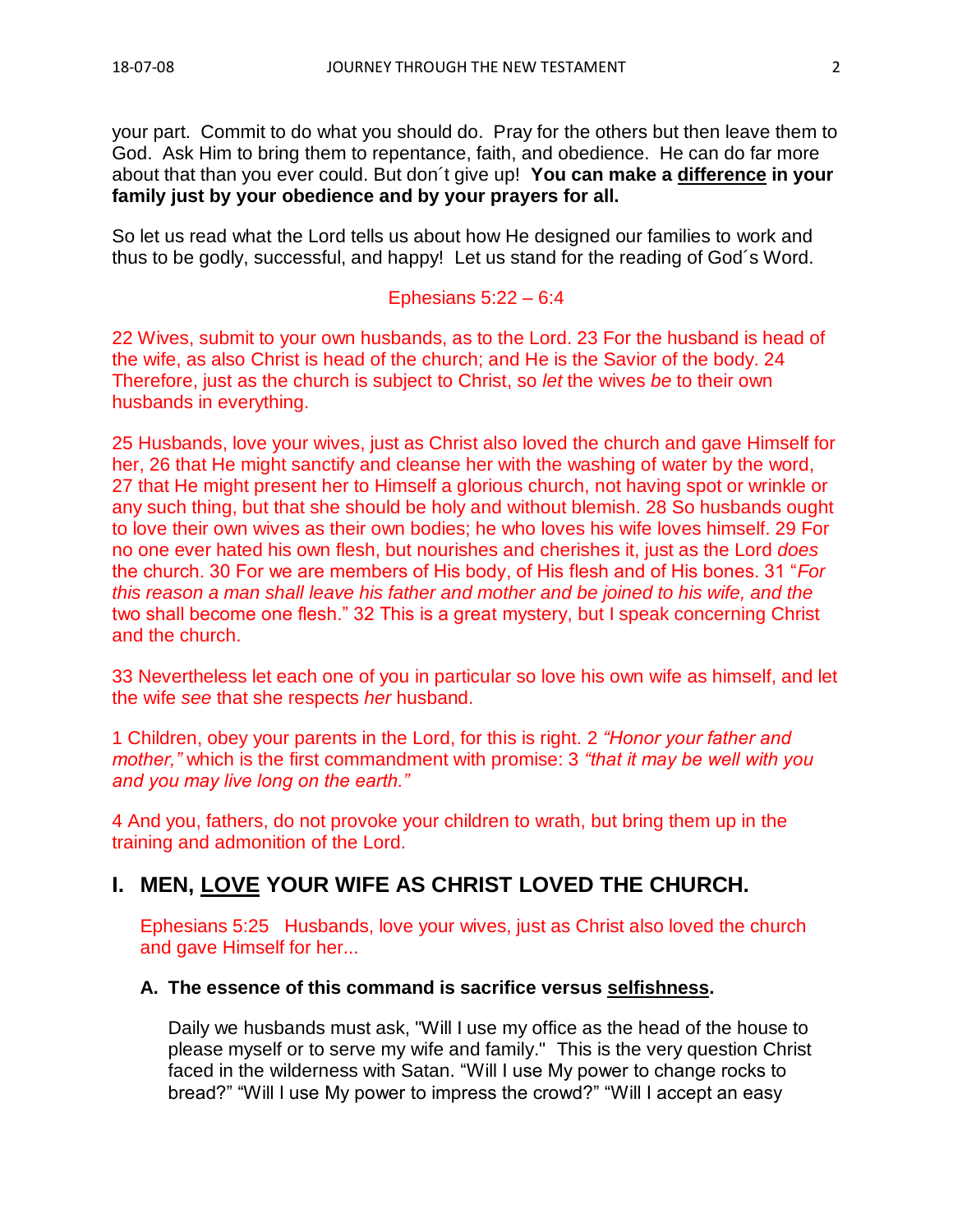victory rather than enduring the cross, but miss fulfilling the purpose for which I've come?" Men, what shall we do? How do we do this?

1 Peter 3:7 Husbands, likewise, dwell with them with understanding, giving honor to the wife, as to the weaker vessel, and as being heirs together of the grace of life, that your prayers may not be hindered.

# **B. The man who loves his wife will grow in understanding her by communicating with her.**

- 1. This requires time. Daily.
- 2. This requires attention. Hit pause and look her in the eye. Take time to hear and discuss.
- 3. This often requires giving up something you want to do. Golf, fishing pole time, time in the shop, video games, football game.

## **C. The man who loves his wife will honor her by being a one-woman man.**

- 1. The man who claims to have helplessly fallen in love with another woman is either deceived or a liar.
- 2. A person may experience an attraction that is a temptation that he or she could not avoid. But dwelling upon the temptation, fantasizing about it, allowing for opportunities for it to develop, nurturing it are all a part of developing a romantic interest in another person. While it might not take much effort for these things to happen, they can be stopped.
- 3. The time to stop them is before they start. A man who would be a onewoman man should have rules for his own life. Do not spend personal or social time alone with another woman. If this time is needed, include your wife.

# **D. The man who loves his wife will honor her in his speech.**

- 1. Do not ever compare your wife unfavorably to another woman.
	- a. "I wish you would fix your hair like so-in-so."
	- b. "I wish you would keep the house like so-in-so."
	- c. "I wish you could learn to cook like my mother."
- 2. Do not engage in inappropriate remarks to or about the opposite sex.
	- a. You may have to walk away from some group conversations at work.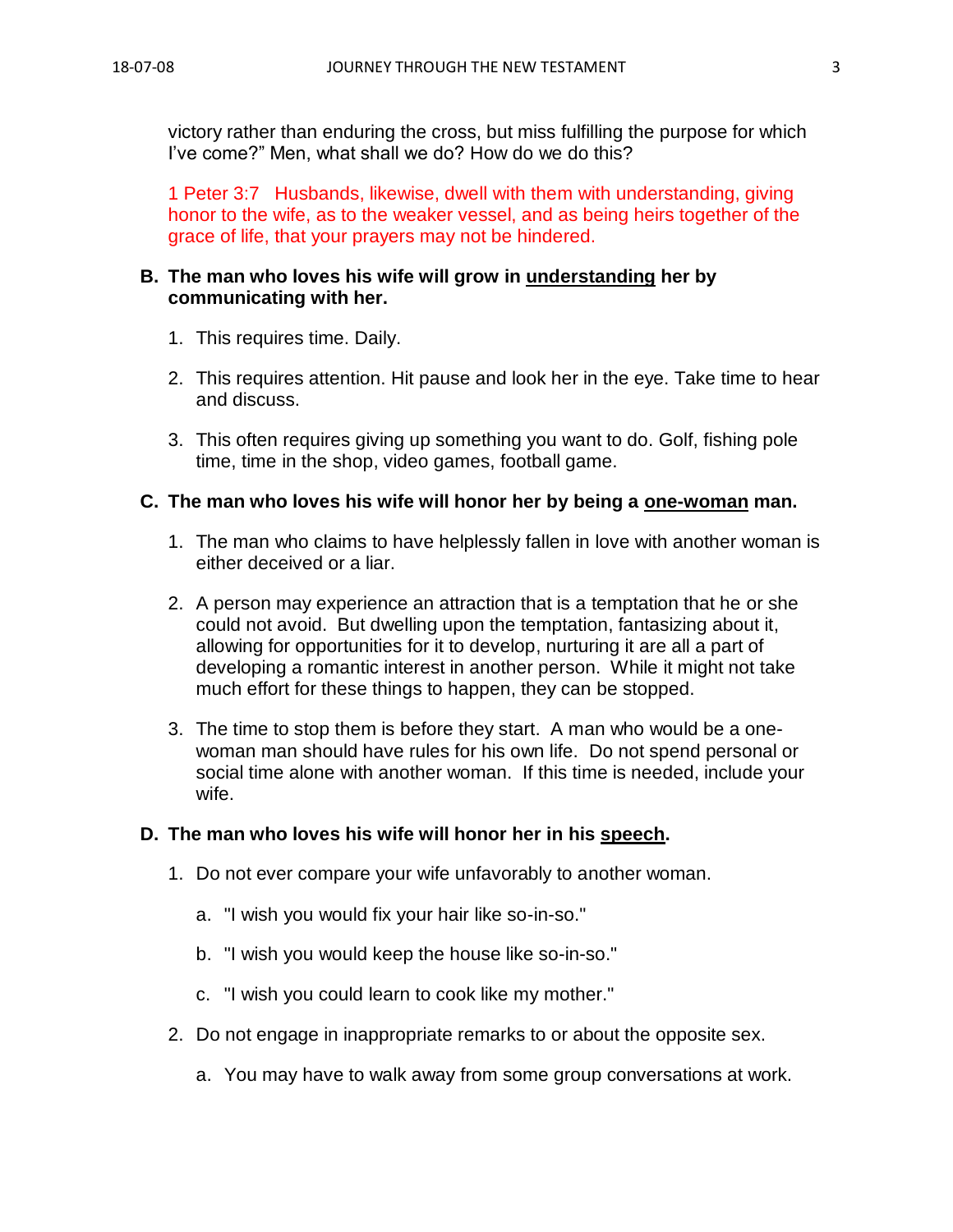b. You may have to say to a friend that you really do not want to continue a particular line of conversation he has brought up.

### **E. The man who loves his wife will honor her in his thoughts.**

- 1. If you really desire to control your actions, discipline your eyes and mind, including what you see on TV, computer, and on your smart phone.
- 2. If you really desire to control your speech, bring your mind and eyes under the control of Christ.
- 3. If you keep your eyes committed to your wife and if you keep your mind devoted to your wife, your speech and actions will follow.
- F. **The man who loves his wife will treat her as the more fragile vessel.** I think fragile is a better translation than weaker in 1 Peter 3:7.
	- 1. We men are like clay pots; women are like fine china. Each has its place; each has its value. But the china cannot endure some of the treatment that does not hurt the pottery.
	- 2. Wives are more fragile spiritually and that is why the husband is to be the spiritual leader.
	- 3. Wives are more fragile emotionally and that is why the husband must be careful with his words, tone, and expression.
	- 4. Wives are more fragile physically.
		- a. It is a shame to need to mention the application I pause to make here. But men we must know that there is no excuse for using the physical strength God has entrusted to us to abuse or mistreat our wives. Hitting or shoving a wife is not a part of our headship of your home. In fact, biblically you forfeit a portion of your authority in your home if you abuse your wife. Biblically your wife can and should call for the protection of the church and of the legal authorities if this ever happens.

Romans 13:3-4 For rulers are not **a terror** to good works, but **to evil**. Do you want to be unafraid of the authority? Do what is good, and you will have praise from the same. For he is God's minister to you for good. But if you do evil, be afraid; for he does not bear the sword in vain; for he is God's minister, an avenger to execute wrath on him who practices evil.

b. God's Word promises that He will use those He has placed in authority to execute wrath on those who practice evil.

Husbands, let us love our wives selflessly, sacrificially, as Christ loves the church!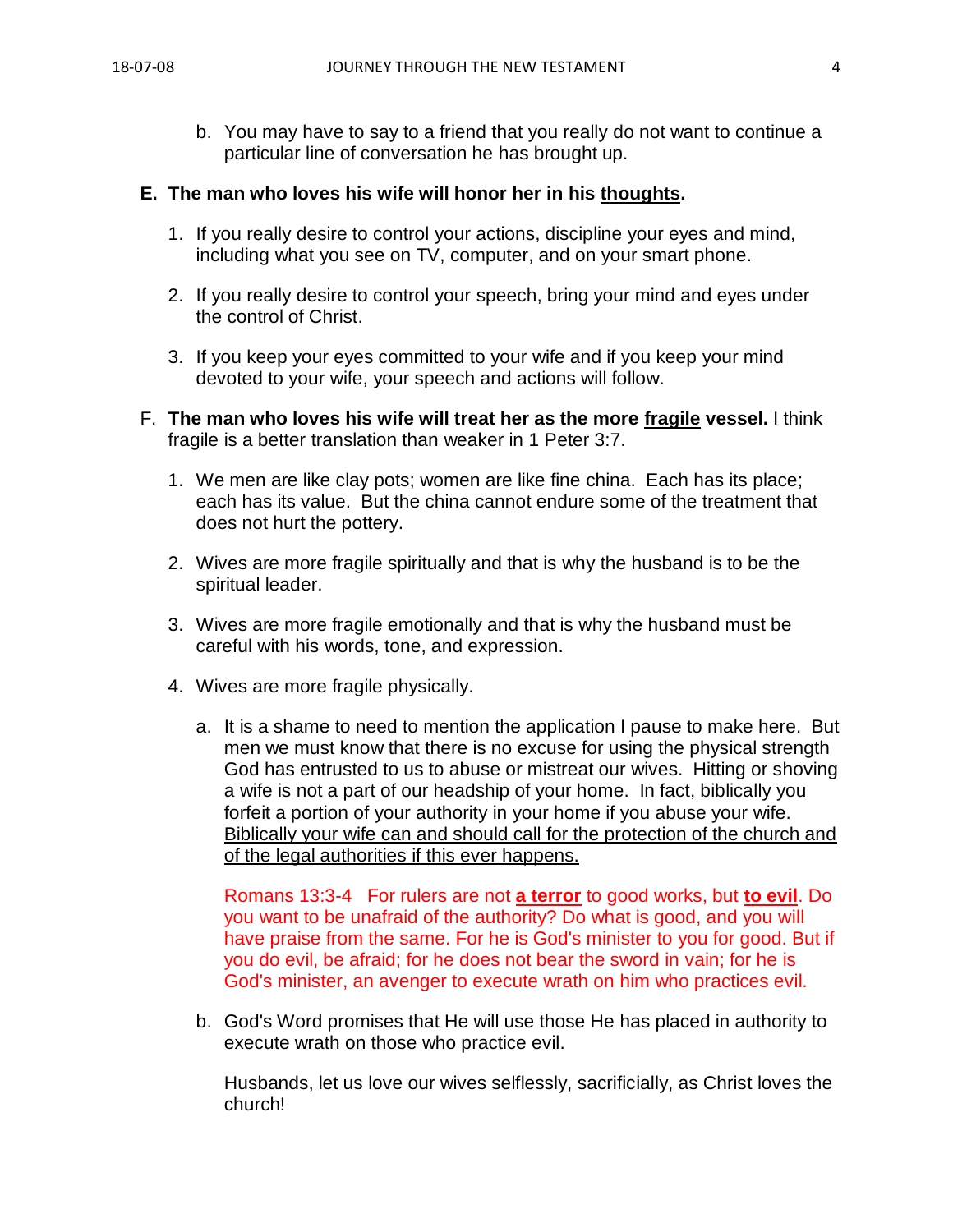# **II. WIVES, BE A HELPER TO YOUR HUSBAND.**

Genesis 2:18 And the LORD God said, "*It is* not good that man should be alone; I will make him **a helper comparable to him**."

**A. A wife is designed to be a companion who completes.** She does for him what he cannot or will not do for himself. Karen is my completer. She makes up for my many definciencies. You may observe my defenciencies, but I promise you do not see as many as you would if Karen were not my completing companion who helps me all the time.

Proverbs 31:12 She does him good and not evil All the days of her life.

- **B.** Examples
	- 1. Positive example: Abigail for Nabal who was described as a fool. (1 Sam. 25) Abigail used her wisdom to help him, even to save his life.
	- 2. Negative example: Jezebel for Ahab (1 Kings 21, esp. v 25)

1 Kings 21:25 But there was no one like Ahab who sold himself to do wickedness in the sight of the LORD, because Jezebel his wife stirred him up.

Wives, be the completing companion your husband needs and make him a better man than he would be if he did not have you! Do not stir up the evil that is within him to make it larger, to cause him to give in to it, to allow him to express it more! Bring out the good. Develop the good within your husband. All us men need all the help we can get!

#### **C. A good wife is submissive.**

Ephesians 5:22-24 22 Wives, submit to your own husbands, as to the Lord. 23 For the husband is head of the wife, as also Christ is head of the church; and He is the Savior of the body. Therefore, just as the church is subject to Christ, so let the wives be to their own husbands in everything.

#### 1. **Meaning - to voluntarily yield to authority**

a. In everything (Eph. 5:24) as the church is to submit to Christ.

#### 2. **What is the basis of this command to submit?**

- a. **Not greater value**
- b. **Not greater intelligence**
- c. **God's sovereign decree**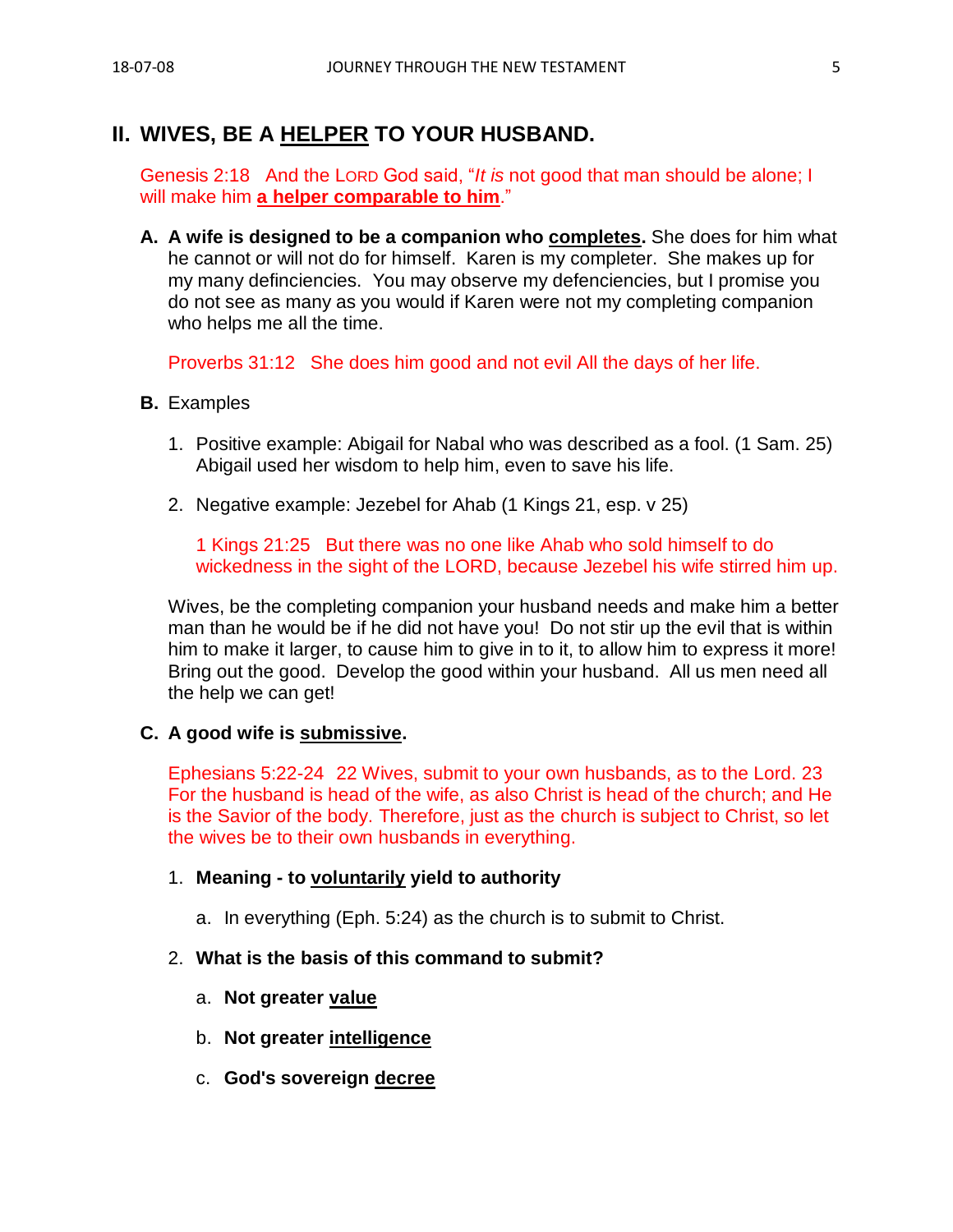- 3. **What is the method of submitting when you disagree?**
	- a. **Offer godly council, appeal to husband, appeal to God.**
	- b. **Leave the decision to your husband.**
	- c. **Leave results to your husband as well.** (Without an "I told you so!")

### 4. **Result: respect**

Ephesians 5:33 Nevertheless let each one of you in particular so love his own wife as himself, and let the wife see that she **respects** her husband.

- a. Respect him as God's chosen instrument for you and your children.
- b. Nagging shows a lack of respect

Proverbs 19:13 A foolish son is the ruin of his father, And the contentions of a wife are a continual dripping.

# **III. PARENTS, LOVE YOUR CHILDREN ENOUGH TO TRAIN THEM.**

Don't just scream, holler, rant, and rave.

Ephesians 6:4 And you, fathers, do not provoke your children to wrath, but **bring them up in the training and admonition of the Lord.**

### **A. What is this kind of training?**

- 1. **Word comes from military training which speaks of its rigor and thoroughness.**
- 2. **Must be done in love.**
- 3. **Must be done with right example.**
- **B.** The parts of training.

### **The Biblical Pattern**

2 Timothy 3:16 All Scripture is given by inspiration of God, and is profitable for doctrine, for reproof, for correction, for instruction in righteousness,

- 1. **Doctrine - the right teaching from God's Word**
- 2. **Reproof - evidence and reason something is wrong**
- 3. **Correction - the way to do it right**